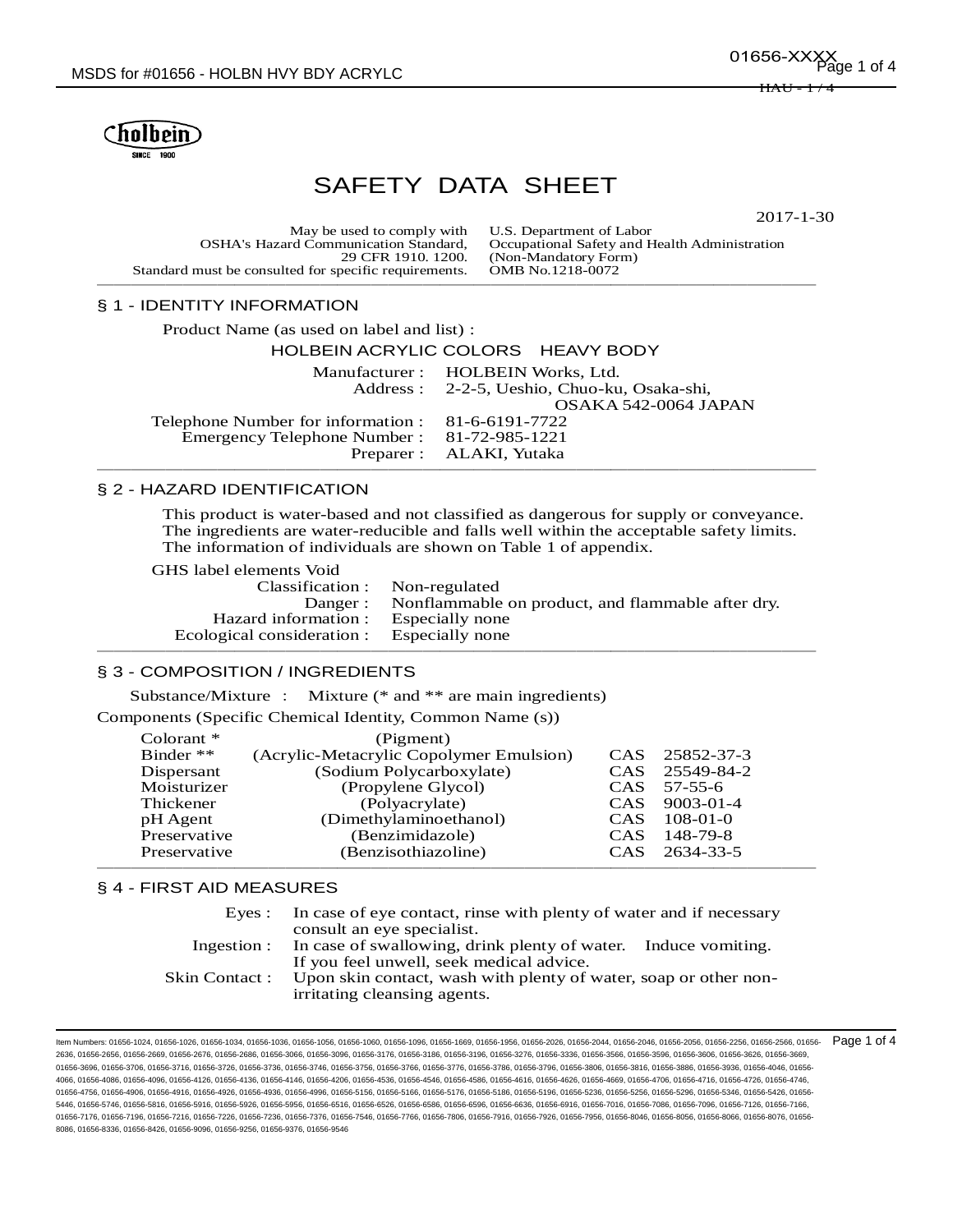Inhalation : Upon inhalation of aerosol/vapor, take the person to fresh air. If there is difficulty in breathing, medical advice is required. ──────────────────────────────────────────

## § 5 - FIRE AND EXPLOSION HAZARD DATA

| Flammability:                       | Not combustible unless dried up                             |
|-------------------------------------|-------------------------------------------------------------|
| Flash Point, Ignition Point :       | Not below $100^{\circ}$ C                                   |
| <b>Combustion Products:</b>         | Formation of carbon dioxide and oxide of metal according to |
|                                     | pigment.                                                    |
| Extinguishing Method :              | Regular                                                     |
| Extinguishing Media:                | Water (Foam, Dry powder and Carbon dioxide, if necessary)   |
| <b>Precaution for Firefighters:</b> | Do not inhale combustion gases.                             |
|                                     |                                                             |

# § 6 - ACCIDENTAL RELEASE MEASURES

| Accidental Release Measures : Wipe off. | Environmental Precautions : Prevent spills from entering storm sewers or drains and contact<br>with soil. |
|-----------------------------------------|-----------------------------------------------------------------------------------------------------------|
|                                         |                                                                                                           |

#### § 7 - HANDLING AND STORAGE

Precautions for Storing : Keep from freezing. ──────────────────────────────────────────

## § 8 - EXPOSURE CONTROLS / PERSONAL PROTECTION

Avoid invasion to the eyes or body. Avoid prolonged or repeated contact with skin. Wash mouth or hands well after use. Avoid inhaling aerosols. ──────────────────────────────────────────

# § 9 - PHYSICAL / CHEMICAL CHARACTERISTICS

|                                                    | Appearance and Odor: Colored Paste with faint acrylic odor |
|----------------------------------------------------|------------------------------------------------------------|
| Specific Gravity $(H2O = 1): 1.1 \sim 1.5$         |                                                            |
|                                                    | Boiling Point : Approx. $100^{\circ}$ C                    |
| Vapor Density $(Air = 1)$ : -                      |                                                            |
| Vapor Pressure (Butyl Acetate = 1) : Same as water |                                                            |
|                                                    | $pH: 7.5 \sim 8.5$                                         |
|                                                    | Solubility in Water: Can be diluted. Not so, after dried.  |
|                                                    |                                                            |

## § 10 - HAZARD INFORMATION AND STABILITY

| <b>Physical Dangers:</b>               | Nonflammable on product.                                                          |
|----------------------------------------|-----------------------------------------------------------------------------------|
| Stability:                             | Stable under normal state                                                         |
| Reactivity:                            | None                                                                              |
| Byproducts:                            | Carbon dioxide, oxide of metal according to pigment<br>and water in case of fire. |
|                                        | No thermal decomposition when stored and handled<br>correctly.                    |
| Incompatibility (Materials to Avoid) : | None                                                                              |
|                                        |                                                                                   |

# § 11 - TOXICOLOGICAL INFORMATION

| Oral Toxicity:               | Primary Routes of Entry: Dermal, eye contact, inhalation, swallowing<br>The products may flocculate by gastric acid. |  |  |
|------------------------------|----------------------------------------------------------------------------------------------------------------------|--|--|
|                              | Toxicity of this media itself is not confirmed.                                                                      |  |  |
| On pigments, to be noted as: |                                                                                                                      |  |  |
|                              | Colors named with Cadmium : Contains Cadmium ingredient, influences to fetus,                                        |  |  |

ltem Numbers: 01656-1024, 01656-1026, 01656-1034, 01656-1036, 01656-1056, 01656-1060, 01656-1096, 01656-1096, 01656-2056, 01656-2026, 01656-2044, 01656-2046, 01656-2056, 01656-2056, 01656-2566, 01656-2566, 01656-2566, 0165 2636, 01656-2656, 01656-2669, 01656-2676, 01656-2686, 01656-3096, 01656-3176, 01656-3186, 01656-3196, 01656-3276, 01656-3336, 01656-3566, 01656-3506, 01656-3606, 01656-3626, 01656-3526, 01656-3506, 01656-3626, 01656-3626, 0 01656-3696, 01656-3706, 01656-3716, 01656-3726, 01656-3736, 01656-3746, 01656-3756, 01656-3766, 01656-3776, 01656-3786, 01656-3796, 01656-3806, 01656-3816, 01656-3886, 01656-3936, 01656-4046, 01656- 4066, 01656-4086, 01656-4096, 01656-4126, 01656-4136, 01656-4146, 01656-4206, 01656-4536, 01656-4546, 01656-4586, 01656-4616, 01656-4626, 01656-4669, 01656-4706, 01656-4716, 01656-4726, 01656-4746, 01656-4756, 01656-4906, 01656-4916, 01656-4926, 01656-4936, 01656-5156, 01656-5166, 01656-5176, 01656-5186, 01656-5286, 01656-5236, 01656-5256, 01656-5296, 01656-5296, 01656-5296, 01656-5296, 01656-5296, 01656-5236, 01656-5 5446, 01656-5746, 01656-5816, 01656-5916, 01656-5926, 01656-5956, 01656-6516, 01656-6586, 01656-6596, 01656-6586, 01656-6916, 01656-6916, 01656-7086, 01656-7096, 01656-7096, 01656-7096, 01656-7096, 01656-7096, 01656-7126, 0 01656-7176, 01656-7196, 01656-7216, 01656-7226, 01656-7376, 01656-7376, 01656-7546, 01656-79766, 01656-7906, 01656-7916, 01656-7926, 01656-7956, 01656-8046, 01656-8056, 01656-8066, 01656-8056, 01656-8066, 01656-8076, 01656-8086, 01656-8336, 01656-8426, 01656-9096, 01656-9256, 01656-9376, 01656-9546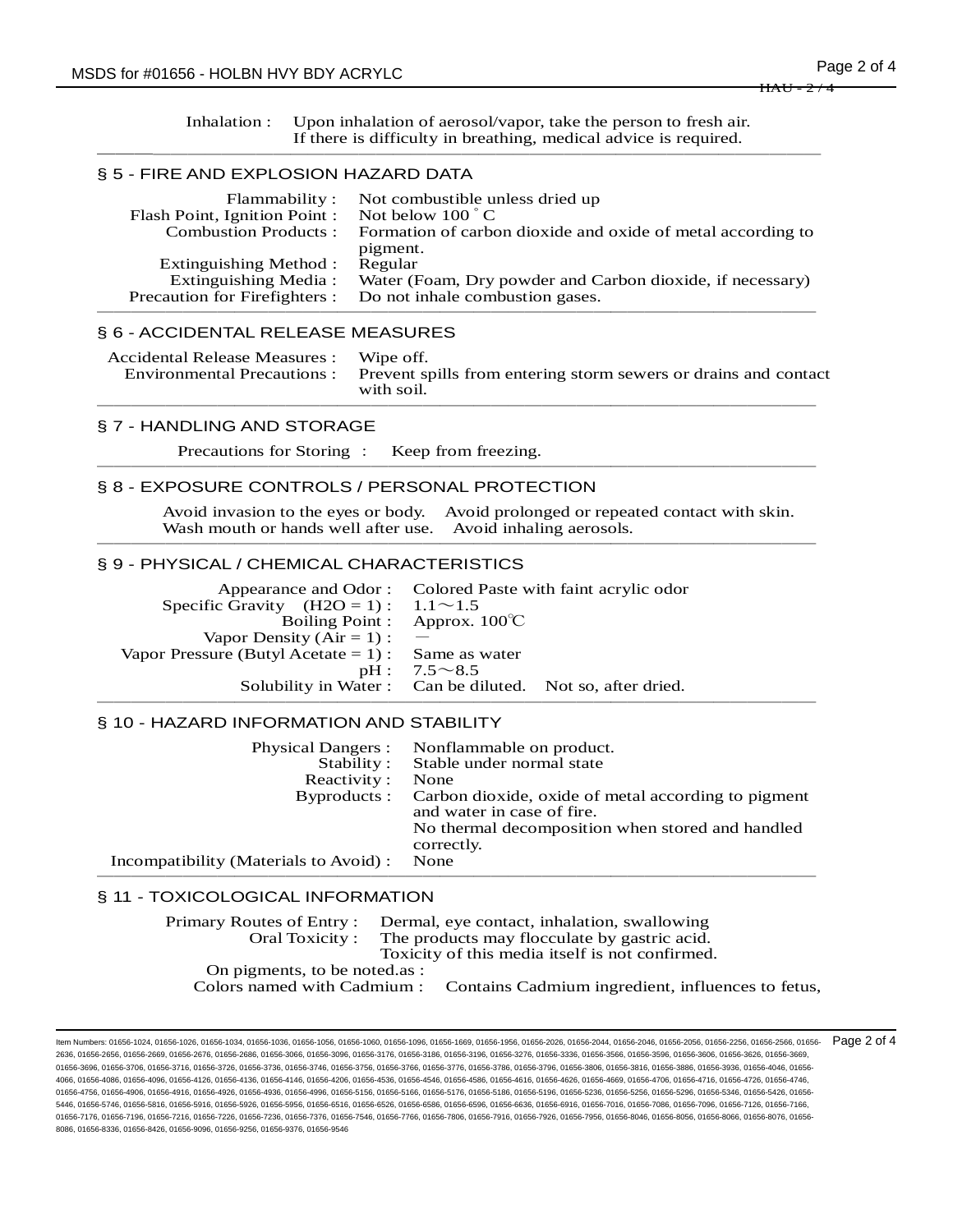| Cerulean Blue:                                                                      | induce kidney or lungs damage.<br>Cobalt Blue: Contains soluble Cobalt, induce anemia and heart<br>or lungs damage.<br>ditto                                                                                                                                                                                       |
|-------------------------------------------------------------------------------------|--------------------------------------------------------------------------------------------------------------------------------------------------------------------------------------------------------------------------------------------------------------------------------------------------------------------|
| Eye irritation $\cdot$<br>Skin irritation:<br>inflammation.<br>Inhalation Toxicity: | Irritant, but damage the organization<br>Irritant by repeated or prolonged contact, and may cause<br>Although some of raw materials are pointed to may<br>stimulate eyes and respiratory organs with their vapor or<br>mists under highly concentrated state, the toxic act of<br>acrylic colors is not confirmed. |
|                                                                                     | Carcinogenicity, Sensitization, Mutagenicity, Teratogenicity, Reproductive Toxicity:                                                                                                                                                                                                                               |

No data available on products.

## § 12 - ECOLOGICAL INFORMATION

Fish Toxicity : It is pointed that acrylic polymer emulsion may obstruct the breathing of fishes, in case of pouring the excess colors to river or pond. ──────────────────────────────────────────

──────────────────────────────────────────

# § 13 - DISPOSAL CONSIDERATIONS

Disposal Considerations : Dispose in accordance with national and/or local regulations. Avoid entry into the sewage system (danger of clogging). ──────────────────────────────────────────

# § 14 - TRANSPORT INFORMATION

Precautions for Transport : None, especially UN Class : N/A UN Number : N/A Packing Group : N/A ──────────────────────────────────────────

#### § 15 - REGULATORY INFORMATION

Danger Class : N/A (Not flammable liquid) Fire Service Law : N/A Industrial Safety and Health Law : N/A Pollutant Release and Transfer Register : N/A

Conforms to ACMI, Art & Creative Materials Institute, under ASTM D 4236. ──────────────────────────────────────────

#### § 16 - OTHER INFORMATION

Notice: All information contained herein is for references and guidance for normal use, and not for all conceivable conditions of handling and use. The responsibility for irregular use belongs to user individuals. All information are under our knowledge of today, and not secure the perfection. All information may change according to circumstances. ──────────────────────────────────────────

#### Appendix

Table 1 Information of Acrylic Colors

Cd Cadmium

Co Cobalt

AP (Approved Product) : Contain no materials in sufficient quantities to be toxic or injurious to humans.

Item Numbers: 01656-1024, 01656-1026, 01656-1034, 01656-1036, 01656-1056, 01656-1060, 01656-1096, 01656-1669, 01656-1956, 01656-2026, 01656-2044, 01656-2046, 01656-2056, 01656-2256, 01656-2566, 01656- 2636, 01656-2656, 01656-2669, 01656-2676, 01656-2686, 01656-3066, 01656-3096, 01656-3176, 01656-3186, 01656-3196, 01656-3276, 01656-3336, 01656-3566, 01656-3596, 01656-3596, 01656-3596, 01656-3596, 01656-3606, 01656-3626, 0 01656-3696, 01656-3706, 01656-3716, 01656-3726, 01656-3736, 01656-3746, 01656-3756, 01656-3766, 01656-3776, 01656-3786, 01656-3796, 01656-3806, 01656-3816, 01656-3886, 01656-3936, 01656-4046, 01656- 4066, 01656-4086, 01656-4096, 01656-4126, 01656-4136, 01656-4146, 01656-4206, 01656-4536, 01656-4546, 01656-4586, 01656-4616, 01656-4626, 01656-4669, 01656-4706, 01656-4716, 01656-4726, 01656-4746, 01656-4756, 01656-4906, 01656-4916, 01656-4926, 01656-4936, 01656-4996, 01656-5156, 01656-5166, 01656-5176, 01656-5186, 01656-5196, 01656-5236, 01656-5256, 01656-5296, 01656-5346, 01656-5426, 01656-5346, 01656-5426, 01656-5 5446, 01656-5746, 01656-5816, 01656-5916, 01656-5926, 01656-5956, 01656-6516, 01656-6526, 01656-6586, 01656-6596, 01656-6636, 01656-6916, 01656-7016, 01656-7086, 01656-7096, 01656-7126, 01656-7166, 01656-7176, 01656-7196, 01656-7216, 01656-7226, 01656-7376, 01656-7546, 01656-7766, 01656-7906, 01656-7916, 01656-7926, 01656-7956, 01656-8046, 01656-8056, 01656-8066, 01656-8076, 01656-7976, 01656-8046, 01656-8076, 01656-8 8086, 01656-8336, 01656-8426, 01656-9096, 01656-9256, 01656-9376, 01656-9546 Page 3 of 4